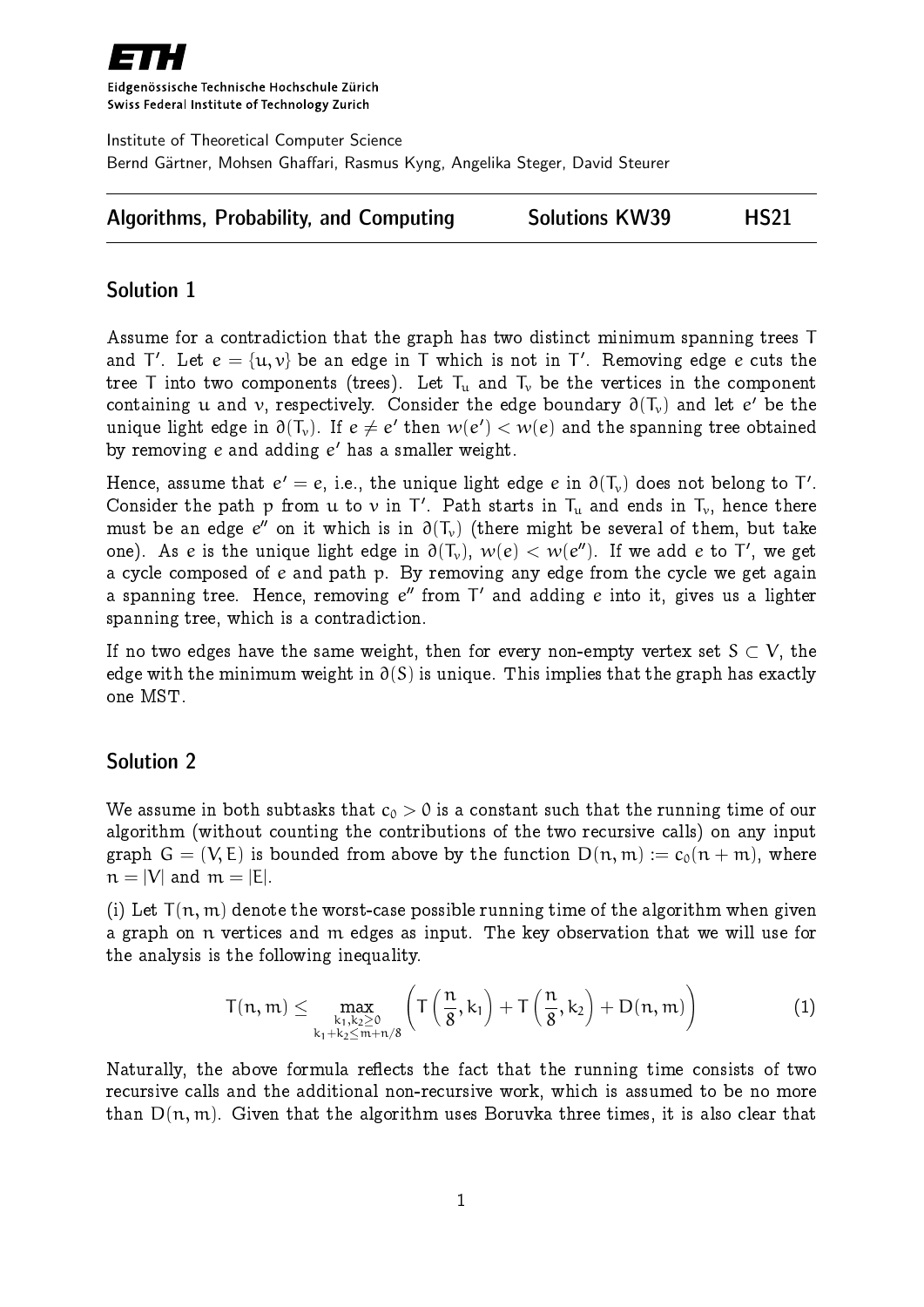the number of vertices drops from n to at most  $n/8$  in both recursive subproblems. As for the numbers  $k_1$  and  $k_2$  of edges, we do not have any specific information about either subproblem; each one of them could have close to m edges. Nevertheless, we do know that only a small number of edges can find their way into both subproblems at the same time, namely those edges that are contained in the spanning tree (or forest) returned by the first recursive call. Since that spanning tree contains at most  $n/8 - 1$  edges, we can conclude that  $k_1 + k_2 < m + n/8$  holds in any case, and we simply maximize over all such possibilities.

We deal with the remaining parts of this subtask in the following two claims. Simply observe that in order to prove  $f = O(min{g, h})$  for functions f, g and h, it suffices to prove both  $f = O(q)$  and  $f = O(h)$ . Also note that the bound proved in Claim [2](#page-1-0) immediately yields the stronger bound of  $O(m \log n)$  if we assume that the input graph is connected and that, hence,  $m \geq n - 1$ .

<span id="page-1-1"></span>Claim 1. There exists a constant  $c_1 > 0$  such that  $\mathsf{T}(\mathfrak{n},\mathfrak{m}) \leq c_1 \cdot \mathfrak{n}^2.$ 

*Proof.* The proof is by induction on n. In the following derivation, let  $k_1$  and  $k_2$  be the numbers that maximize the formula in equation [\(1\)](#page-0-0).

$$
T(n, m) \leq T\left(\frac{n}{8}, k_1\right) + T\left(\frac{n}{8}, k_2\right) + D(n, m)
$$
  
\n
$$
\leq c_1 \cdot \left(\frac{n}{8}\right)^2 + c_1 \cdot \left(\frac{n}{8}\right)^2 + c_0 \cdot \left(\underbrace{n}_{\leq n^2} + \underbrace{m}_{\leq n^2}\right)
$$
  
\n
$$
\leq \frac{1}{32}c_1 \cdot n^2 + 2c_0 \cdot n^2 \leq c_1 \cdot n^2
$$

<span id="page-1-0"></span>The last inequality goes through if we choose the constant  $c_1 := 3c_0$ , for example.  $\Box$ Claim 2. There exists a constant  $c_2 > 0$  such that  $T(n, m) < c_2 \cdot (n + m) \log n$ .

*Proof.* The proof is again by induction on n. Let  $k_1$  and  $k_2$  be as before.

$$
T(n, m) \leq T\left(\frac{n}{8}, k_1\right) + T\left(\frac{n}{8}, k_2\right) + D(n, m)
$$
  
\n
$$
\leq c_2 \cdot \left(\frac{n}{8} + k_1\right) \log\left(\frac{n}{8}\right) + c_2 \cdot \left(\frac{n}{8} + k_2\right) \log\left(\frac{n}{8}\right) + c_0 \cdot (n + m)
$$
  
\n
$$
= c_2 \cdot \left(\underbrace{k_1 + k_2}_{m + \frac{n}{8}} + \frac{n}{4}\right) \log\left(\frac{n}{8}\right) + c_0 \cdot (n + m)
$$
  
\n
$$
\leq c_2 \cdot (n + m) \log\left(\frac{n}{8}\right) + c_0 \cdot (n + m)
$$
  
\n
$$
= c_2 \cdot (n + m) \log n - 3c_2 \cdot (n + m) + c_0 \cdot (n + m) = c_2 \cdot (n + m) \log n
$$

The last equality holds if we choose the constant  $c_2 := c_0/3$ .

 $\Box$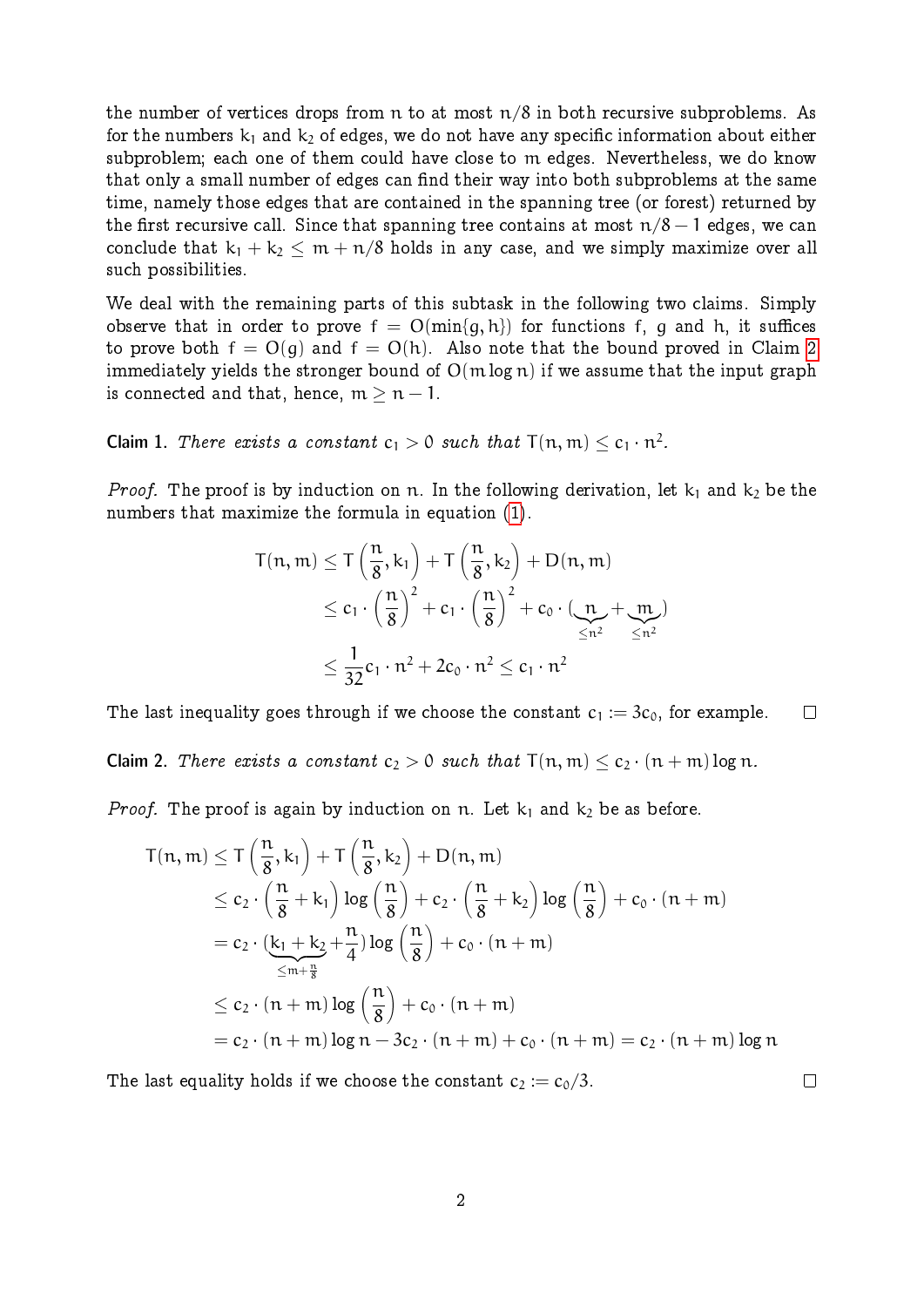

<span id="page-2-0"></span>Figure 1: A binary tree of very specific running times that we use in order to prove an upper bound on the actually observed running time of the algorithm.

(ii)

(a). Let us start by imagining what could happen when the algorithm is invoked with some input graph G. Clearly, we spend at most  $D(n, m)$  time if we neglect the two recursive calls. As for the first recursive call, it might happen that we construct a new graph G<sub>1</sub> with exaclty  $\frac{n}{8}$  vertices and a randomly selected set of  $\frac{3\mathfrak{m}}{4}$  edges. Thus, in that first recursive call we would spend at most  $D(\frac{\pi}{8})$  $\frac{\pi}{8}, \frac{3\pi}{4}$  $\binom{m}{4}$  time plus however much time is needed for the ensuing two recursive calls. As for the second recursive call, we might construct a graph  $\mathsf{G}_2$  with  $\frac{\mathfrak{n}}{8}$  vertices again, but only a set of  $\frac{3\mathfrak{n}}{8}$  edges composed of a spanning tree of size  $\frac{n}{8}$  and another  $\frac{n}{4}$  edges that turned out to be non-heavy. Thus, in this second recursive call we would spend at most  $D(\frac{\pi}{8})$  $\frac{\pi}{8}, \frac{3\pi}{8}$  $\frac{3n}{8}$ ) time plus however much time is needed for the ensuing two recursive calls.

The imagined situation is depicted in Figure [1](#page-2-0) as a binary tree of running times. In the depicted tree it is assumed that the number of vertices of G is divided by exactly 8 at every level of the recursion. Furthermore, the number of edges in each first (i.e., left) subproblem is assumed to shrink exactly by a factor of  $\frac{3}{4};$  and the number of edges in each second (i.e., right) subproblem is assumed to be exactly 3 times the number of vertices in that subproblem. As soon as the number of vertices of G has shrunk down to  $n^{2/5}$  we make an arbitrary cut-off and use the worst-case function  $T(n^{2/5}, \infty)$  from subtask (i) to express the remaining running times.

Of course, it is highly unlikely that this special tree of running times will be observed in an actual run of the algorithm. Nevertheless, we can prove that this model tree is not too bad and that with high probability it dominates the actually observed tree.

<span id="page-2-1"></span>Claim 3. There exists a constant  $c_3 > 0$  such that the sum of all running times in the nodes of the tree depicted in Figure [1](#page-2-0) is bounded from above by  $c_3 \cdot (n+m)$ .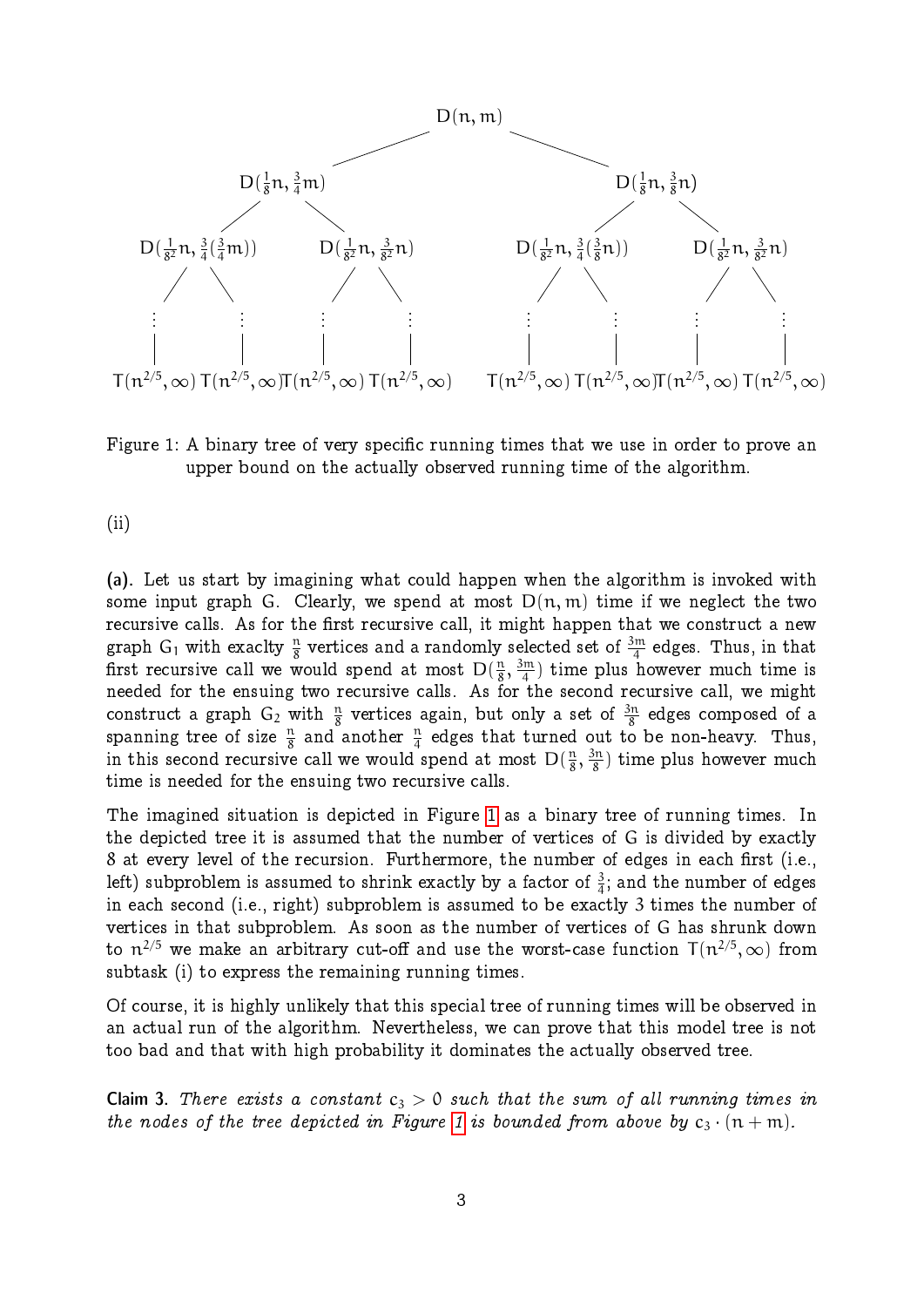Proof. Let us first deal with the nodes at the bottom level of the tree. Observe that these nodes must be at depth  $3/5 \cdot \log_8 n$ , and also recall Claim [1.](#page-1-1) Then, we get that the sum over all such nodes is at most

<span id="page-3-1"></span>
$$
\sum T(n^{2/5},\infty) \leq 2^{3/5 \cdot \log_8 n} \cdot c_2(n^{2/5})^2 = c_2 \cdot n. \tag{2}
$$

As for all remaining nodes that are not at the bottom level, we will again have to solve a recursion similar to what we did in subtask (i). Let thus  $W(n, m)$  denote the sum of all nodes contained in the subtree rooted at a node  $D(n, m)$ , which hence has the following recursive definition.

<span id="page-3-0"></span>
$$
W(n, m) = W(\frac{n}{8}, \frac{3m}{4}) + W(\frac{n}{8}, \frac{3n}{8}) + D(n, m)
$$
 (3)

Starting from equation [\(3\)](#page-3-0), it can be shown by induction on n again that we have in fact  $W(n, m) \leq 4c_0 \cdot (n + m)$ . Combining this with equation [\(2\)](#page-3-1) yields the desired claim if we choose the constant  $c_3 := 4c_0 + c_2$ , for example.  $\Box$ 

(b). Observe, again, that the bound obtained from Claim [3](#page-2-1) is in fact  $O(m)$  for all connected graphs G. The exercise is hence concluded by proving the following final claim.

Claim 4. For any connected input graph G, the running time of the algorithm is dominated by the sum over all nodes in the tree depicted in Figure [1](#page-2-0) with probability  $1-o(1)$  (i.e., a number that tends to 1 as  $n \to \infty$ ).

*Proof.* For every inner node  $D(n', m')$  of the tree in Figure [1](#page-2-0) we simulate the following random experiment. We let G be any graph on  $\mathfrak n'$  vertices and  $\mathfrak m'$  edges and then run the algorithm on G, but without actually executing the recursive calls. Instead, we only observe the sizes of the produced graphs  $G_1$  and  $G_2$  that would have been used as the inputs for the two respective subproblems. We say that  $G_1$  is bad if it has more than  $\frac{n^{\prime}}{8}$  vertices or more than  $\frac{3m^{\prime}}{4}$  edges, and we say that  $G_2$  is *bad* if it has more than  $\frac{n^{\prime}}{8}$ vertices or more than  $\frac{3n'}{8}$  edges. From the definition of the algorithm it is clear that neither graph can ever be bad because it has too many vertices.

For  $\mathsf{G}_1$  to be bad we would therefore need at least  $\frac{3\mathfrak{m}'}{4}$  heads out of  $\mathfrak{m}'$  coin flips. This probability is upper bounded by Chernoff as follows, where  $\mathsf{X}_1,\mathsf{X}_2,\dots$  is a sequence of indicator random variables that are 1 iff the corresponding coin flip is heads.

$$
\Pr\left[G_1 \text{ is bad}\right] = \Pr\left[\sum_{i=1}^{m'} X_i \geq \frac{3m'}{4}\right] \leq \exp\left(-\frac{(\frac{1}{2})^2 \cdot \frac{m'}{2}}{2}\right) = e^{-\frac{m'}{16}}
$$

For  $\mathsf{G}_2$  to be bad we would need, in addition to the  $\frac{\mathfrak{n}'}{8}$  edges coming from the spanning tree, at least  $\frac{n'}{4}$  non-heavy edges. In other words, we would need at least  $\frac{n'}{4}$  tails before getting  $\frac{n'}{8}$  heads, which is upper bounded by the probability of getting at least  $\frac{n'}{4}$  tails out of  $\frac{3n^2}{8}$  coin flips. This probability is bounded again by Chernoff as follows, where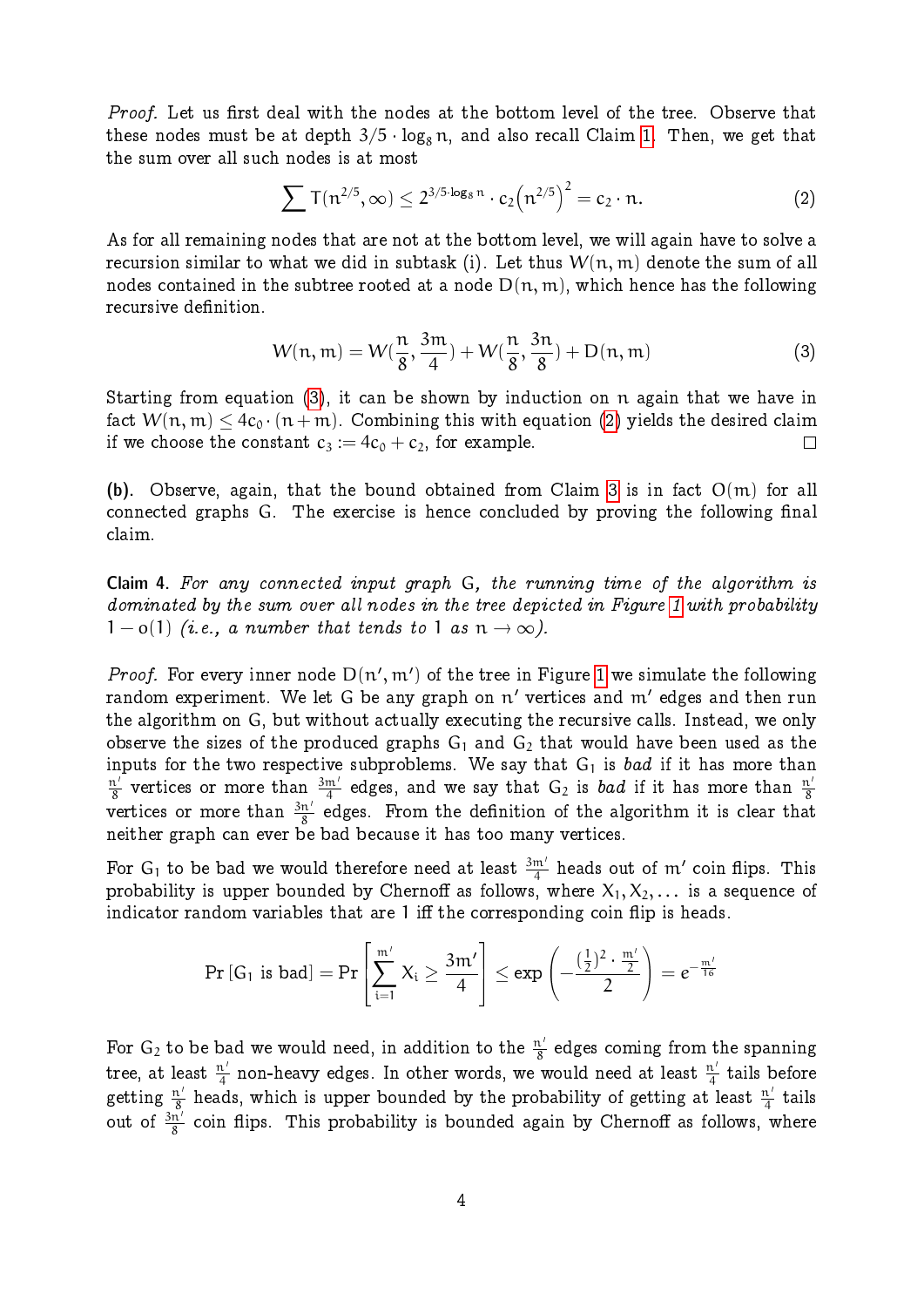$Y_1, Y_2, \ldots$  is a sequence of indicator random variables that are 1 iff the corresponding coin flip is tails.

$$
\Pr\left[G_2 \text{ is bad}\right] = \Pr\left[\sum_{i=1}^{3n'/8} Y_i \geq \frac{n'}{4}\right] \leq \exp\left(-\frac{(\frac{1}{3})^2 \cdot \frac{3n'/8}{2}}{2}\right) = e^{-\frac{n'}{96}}
$$

By using the union bound and the fact that  $\mathfrak{m}' \geq \mathfrak{n}' \geq \mathfrak{n}^{2/5}$  in all nodes $^1$  $^1$  we then get

$$
\Pr\left[G_1 \text{ or } G_2 \text{ is bad}\right] \leq e^{-\frac{m'}{16}} + e^{-\frac{n'}{96}} \leq 2e^{-\frac{n^{2/5}}{96}}.
$$

Finally, the union bound allows us to sum over all simulations for all nodes of the tree.

 $\Pr[\text{Any generated graph in any node is bad}] \leq n^{1/5} \cdot 2e^{-\frac{n^{2/5}}{96}} \to 0 \quad \text{(as } n \to \infty\text{)}$ 

It remains to observe that in the run of the actual algorithm, as opposed to our simulation, the probabilities of generating a bad  $G_1$  or  $G_2$  at any step of the recursion are even smaller than what we computed, since there might be even fewer vertices and fewer edges present to start with than what we assumed in our derivation.

 $\Box$ 

## Solution 3

(i) Assume that  $n = |V|$  and  $m = |E|$ . Consider an arbitrary labeling  $e_1, \dots, e_m$  on the edges. Partition the vertex set V into two sets  $V_1$  and  $V_2$  of size  $n/2$  at random. Define Bernoulli random variable  $x_i$  for  $1 \leq i \leq m$  to be 1 if and only if  $e_i \in \partial(V_1)$ . There are  $\binom{n}{n/2}$  possible ways to partition the vertex set into two sets of size n/2. Furthermore, for an edge  $e = \{v, u\}$ , the number of ways to partition the vertex set into two sets of size  $\mathfrak{n}/2$  such that  $\mathfrak{v}$  and  $\mathfrak{u}$  are in different sets is equal to  $2\binom{\mathfrak{n}-2}{\mathfrak{n}/2}$  $\binom{n-2}{n/2-1}$ . Therefore,

$$
\Pr[x_i = 1] = \frac{2\binom{n-2}{\frac{n}{2}-1}}{\binom{n}{\frac{n}{2}}} = \frac{2(n-2)!}{n!} \cdot \frac{\binom{n}{\frac{n}{2}}!}{\binom{n}{\frac{n}{2}-1}!} = \frac{n^2}{2n(n-1)} \ge \frac{1}{2}.
$$

Let random variable  $X=\sum_{i=1}^m x_i=|\partial(V_1)|$  be the number of edges between  $V_1$  and  $V_2.$ By linearity of expectation, we have

$$
\mathbb{E}[X] = \mathbb{E}[\sum_{i=1}^m x_i] = \sum_{i=1}^m \mathbb{E}[x_i] = \sum_{i=1}^m \text{Pr}[x_i = 1] \geq \sum_{i=1}^m \frac{1}{2} = \frac{m}{2}.
$$

This implies that there exists a partitioning of V into two sets of size  $n/2$  with at least  $m/2$  edges in between. In other words, there is a balanced cut of size at least  $m/2$ .

<span id="page-4-0"></span><sup>&</sup>lt;sup>1</sup>This is the only step that requires us to have made the arbitrary cut-off of the tree in Figure [1,](#page-2-0) as otherwise we would not be able to prove that the failure probability vanishes for every node.